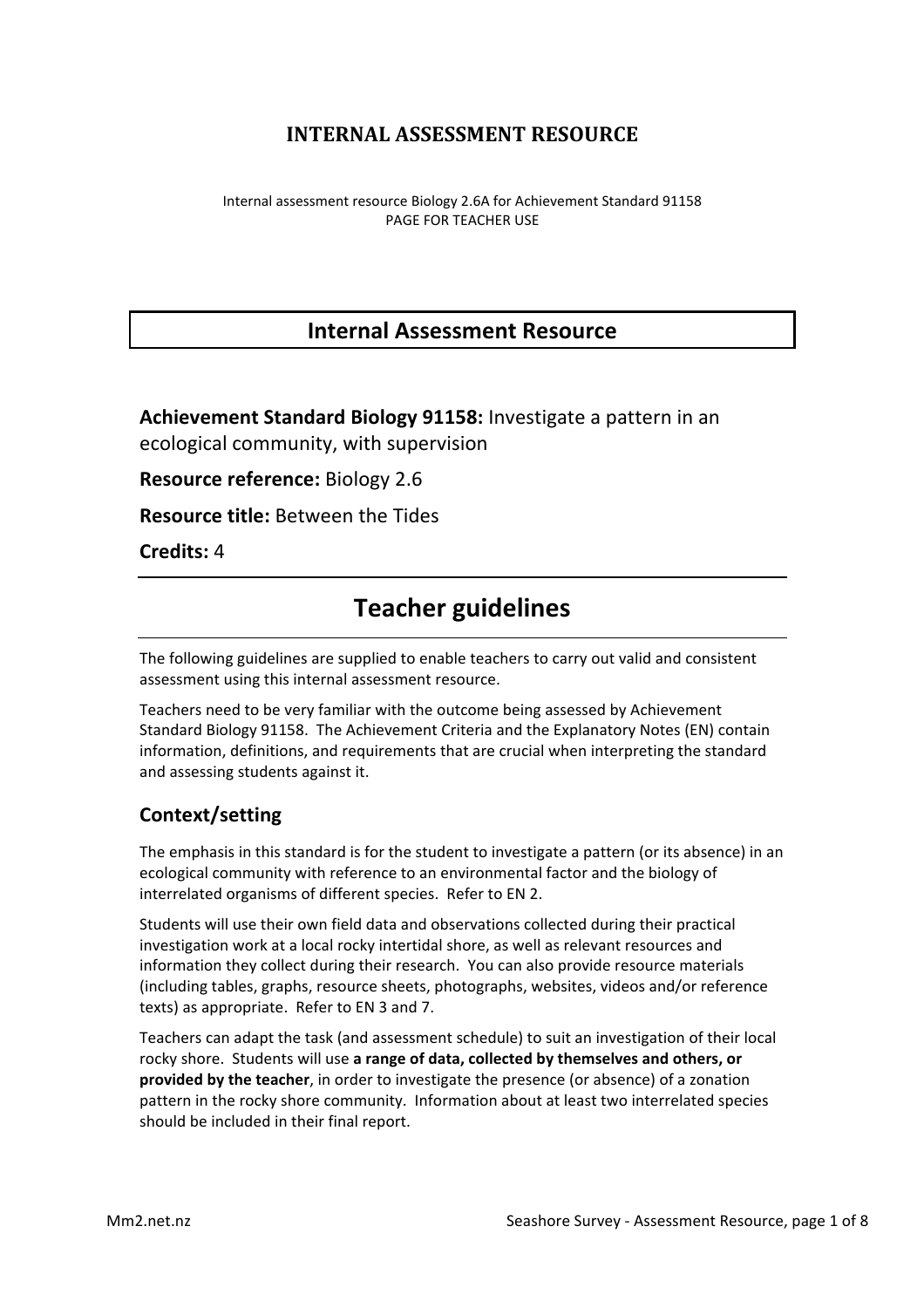#### Internal assessment resource Biology 2.6A for Achievement Standard 91158 PAGE FOR TEACHER USE

## **Conditions**

2–3 weeks of in and out-of-class time may be required. This does not include time for prior teaching of ecological concepts (see below). The written assessment is to be completed individually over  $2 - 3$  periods in class.

The following ecological concepts should be taught prior to beginning the task:

- Environmental factors: abiotic, biotic and gradients
- The ecological niche
- Adaptations to exploit a niche: structural (morphological), physiological and behavioural
- Tolerance, limiting factors and Liebig's Law of the Minimum
- Interspecific relationships: competition, predation, mutualism, parasitism, herbivory, commensalism
- Gause's Principle of Competitive Exclusion
- Features of populations: distribution, density, growth and intraspecific competition
- Ecological zonation patterns in communities

#### **Resource requirements**

Students will need access to the Internet, to allow them to investigate the relevant ecological concepts and to collect their own resources and information to use in their final report.

### **Additional information**

The setting used for this assessment resource is a local intertidal rocky shore.

The investigation is carried out with supervision (EN 8). This means that the teacher provides guidelines for the investigation such as the context for the investigation, instructions that specify the requirements and provides appropriate resources for students to comprehensively investigate a pattern in an ecological community.

Below are some references that could be useful:

Portobello Marine Life Database: http://www.otago.ac.nz/marinestudies/database/newdatabase/index.html

New Zealand Rocky Shore Guide: http://www.marine.ac.nz/resources

New Zealand Marine Studies Centre's Marine Metre Squared Seashore Survey biodiversity monitoring project https://www.mm2.net.nz/

Conditions of Assessment related to this achievement standard can be found at http://ncea.tki.org.nz/Resources-for-aligned-standards/Science/Biology/Level-2- Biology/Related-resources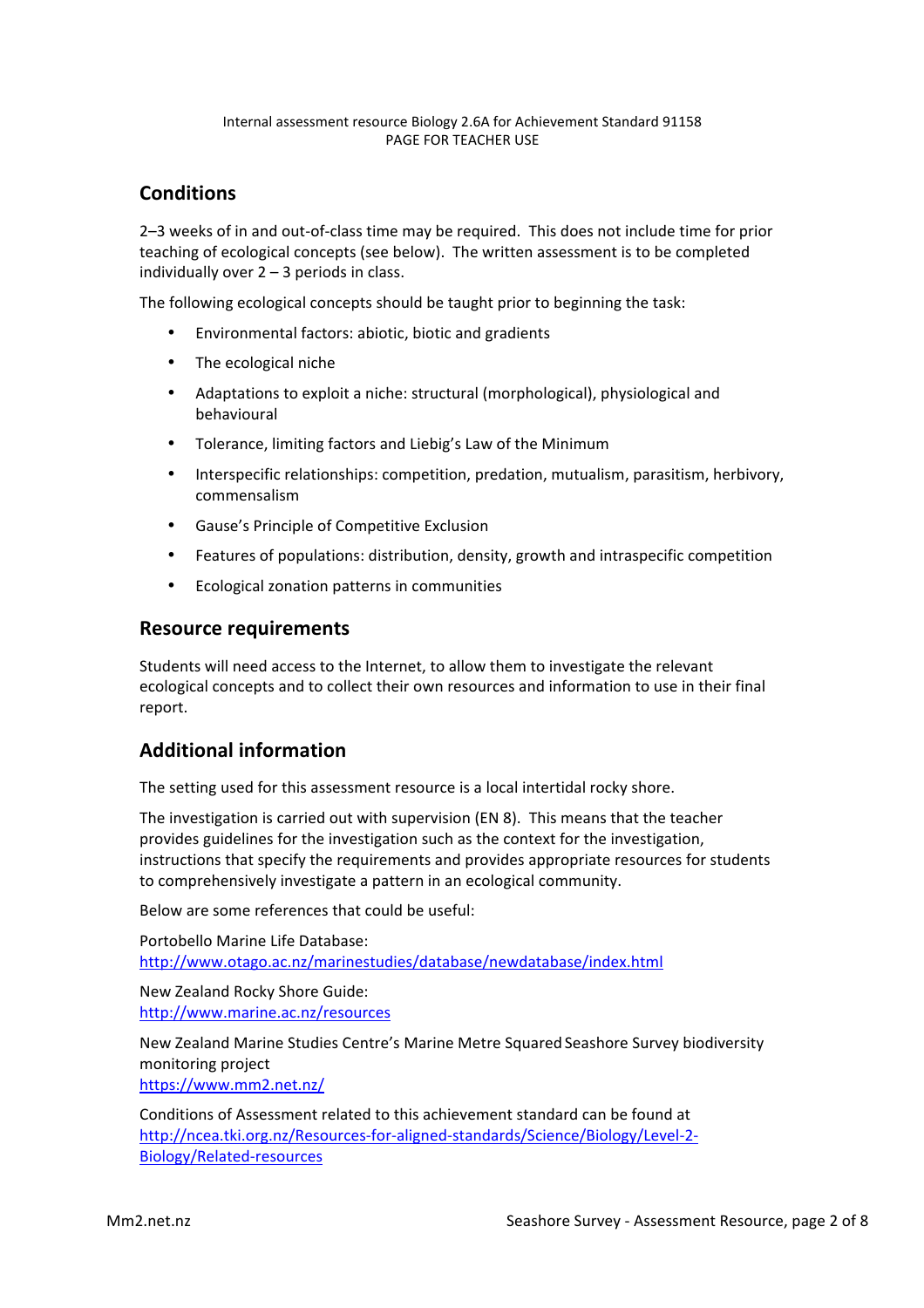# **Internal Assessment Resource**

#### **Achievement Standard Biology 91158 version 1:**

Investigate a pattern in an ecological community, with supervision

Biology 2.6

### **"Between the Tides"**

#### 4 credits

| Achievement                                                            | Achievement with Merit                                                            | Achievement with Excellence                                                               |
|------------------------------------------------------------------------|-----------------------------------------------------------------------------------|-------------------------------------------------------------------------------------------|
| Investigate a pattern in an ecological<br>community, with supervision. | Investigate in-depth a pattern in an<br>ecological community, with<br>supervision | Comprehensively investigate a<br>pattern in an ecological community,<br>with supervision. |

# **Student instructions**

#### **Introduction**

This assessment activity requires you to produce a report about a pattern (or absence of a pattern) in an ecological community. You will investigate **zonation** in the intertidal rocky shore community at [*insert name of local shore here*]

This investigation involves **analysing** and **interpreting** information about this **community**, an **environmental factor** relating to a pattern and how this might affect at least two species in the ecosystem.

You will use the field data and observations collected during your field work and the resource information provided by your teacher.

**Part 1: Research.** You will have *[insert time here*] between *[insert date range here*] to carry out research into the intertidal community found at [*insert name of local shore here*], any relevant environmental factors that affect the community and to research rocky shore survey methods. During this time you can discuss ideas with other students.

**Part 2: Survey.** You will have [*insert time here*] on [*insert date here*] to carry out a survey of the intertidal rocky shore community at *[insert name of local shore here*] and collect your field data.

You may compare the field data you collected during your field work with the data from another group, and/or with historical data or data from different locations found on the The NZ Seashore Survey website (www.mm2.net.nz).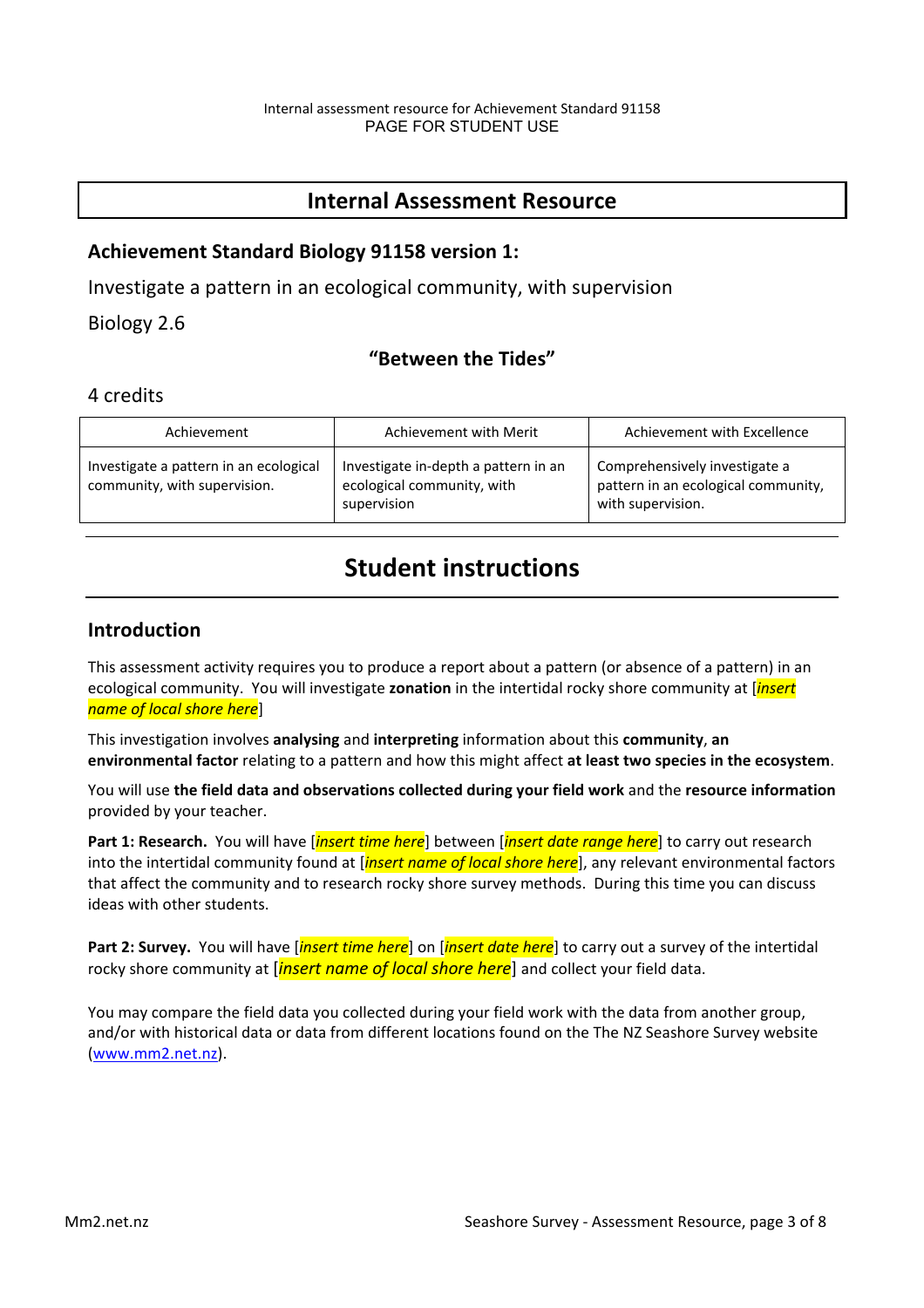### **Task**

### **Part 1: Collecting and processing information**

This task is not assessed, but it helps you prepare for writing your report. You can complete this work individually or as part of a group, and discuss your ideas and questions with other people, including your teacher. 

You will use the method provided for you to collect information relevant to your investigation by carrying out research and gathering the field data you will need.

Look at the data about the distribution of different species on the shore at [*insert location here*] and use this information to choose at least two named organisms that are related to each other, and to the pattern vou are investigating.

Make sure you have collected enough information to allow you to discuss:

- the biology of your two chosen species in terms of their
	- o ecological niche
	- $\circ$  adaptations (you could consider: structural, behavioural and physiological adaptations) to occupy their niche in the intertidal zone
	- $\circ$  interrelationships and interactions with other organisms in the intertidal zone that might affect their distribution
	- the environmental factors that could affect your organisms (biotic and abiotic)

You may also carry out research using any resources provided by your teacher or obtained from elsewhere. Record details of the information sources you use and include this in a bibliography at the end of your report. 

You may organise and store your information (including field work data) in an online document such as a spread sheet or table, for easy access.

### **Part 2: Written Report**

You will complete your written report *individually* in class, over [*insert number here*] periods.

You will have access to your class notes, research information, field data and observations and any other resources you have collected to help you write your report.

Your report will be assessed on your discussion of the zonation pattern in your rocky shore community, by relating it to environmental factors (biotic and abiotic) and the biology (adaptations and interspecific relationships) of organisms of different species.

[*insert conditions for assessment here to ensure authenticity of the students' reports*]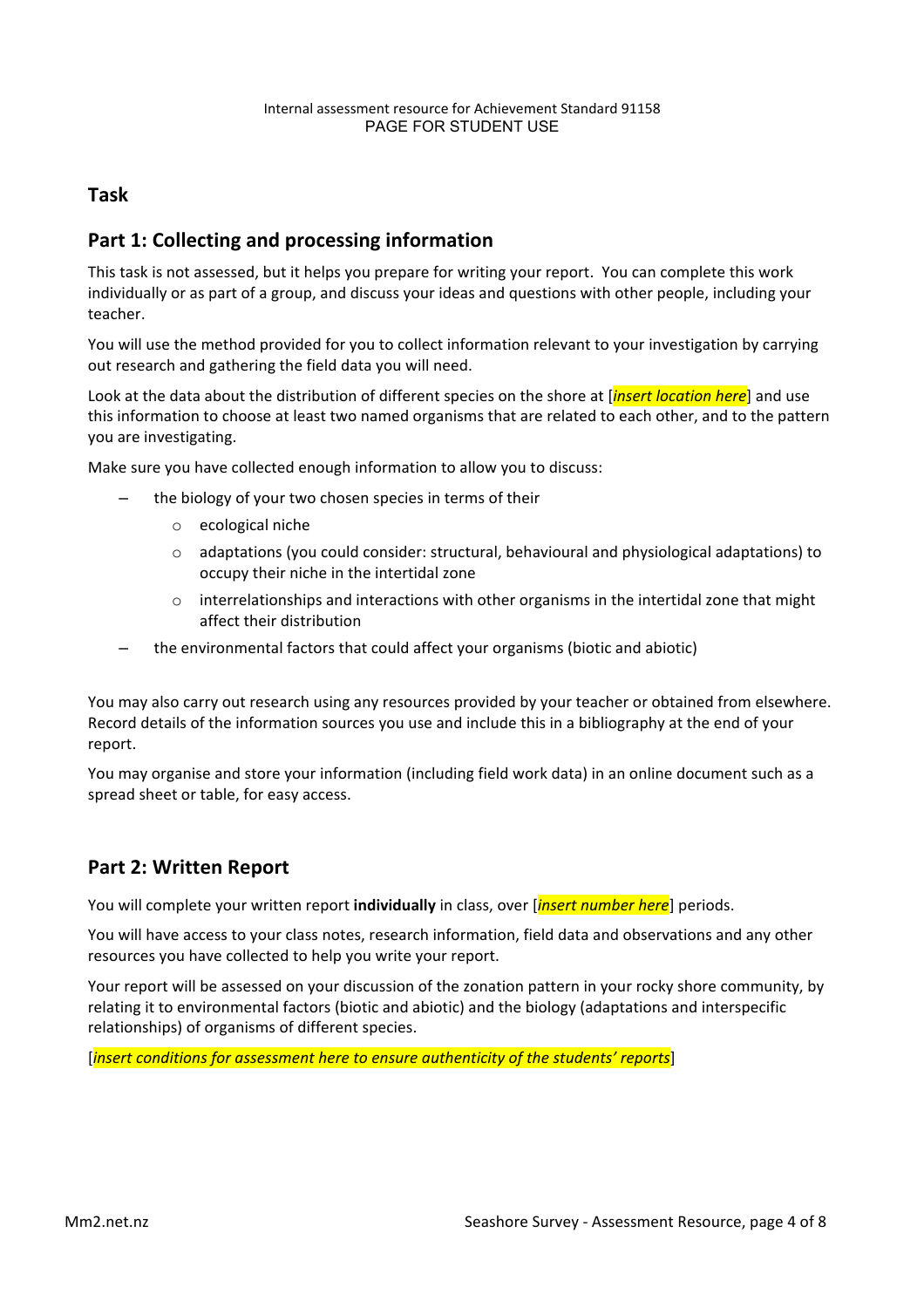Your report should include:

- 1. **Introduction** a brief description of your investigation's focus, including details of your chosen area(s) and the scientific names of the organisms investigated.
- 2. **Biology of the Ecological Community** information about the organisms in the community you investigated. Describe the ecological niche and adaptations of at least two species, and relevant interrelationships between these organisms.
- 3. **Abiotic Environment** description of the abiotic factors found in the area you investigated. You could include observations or measurements collected in fieldwork.
- 4. **The data you used to identify a distribution pattern** this can either be compiled by you *e.g.* a graph or table, or it could be processed data from other sources. It needs to be included in the report and referenced if it is from another source, either as an appendix or in the body of the report.
- 5. **Description of Pattern** describe the findings (and/or observations) from the fieldwork/collected data and use these to identify the distribution pattern (or absence of a pattern) in the ecological community. You could include tables or graphs in this section, to clearly show the distribution pattern.
- 6. Discussion relate the pattern in the community to the biology of the organisms and to the environmental factors in the ecosystem. Include:
	- a. explanations for how or why the biology (*i.e.* species' adaptations; interspecific relationships) of at least two species relates to the pattern (or absence of a pattern)
	- b. a discussion of how environmental factors (abiotic and/or biotic) might affect the organisms in the community, and how this relates to the observed distribution pattern, or absence of a pattern. This could involve elaborating, applying, justifying, relating, evaluating, comparing and contrasting, and/or analysing.
- 7. **Bibliography** a list of the information sources you used to help you write your report, written in a format that allows other people to find the information sources. This will not be assessed, but it is expected good practice to acknowledge information sources you used in your work.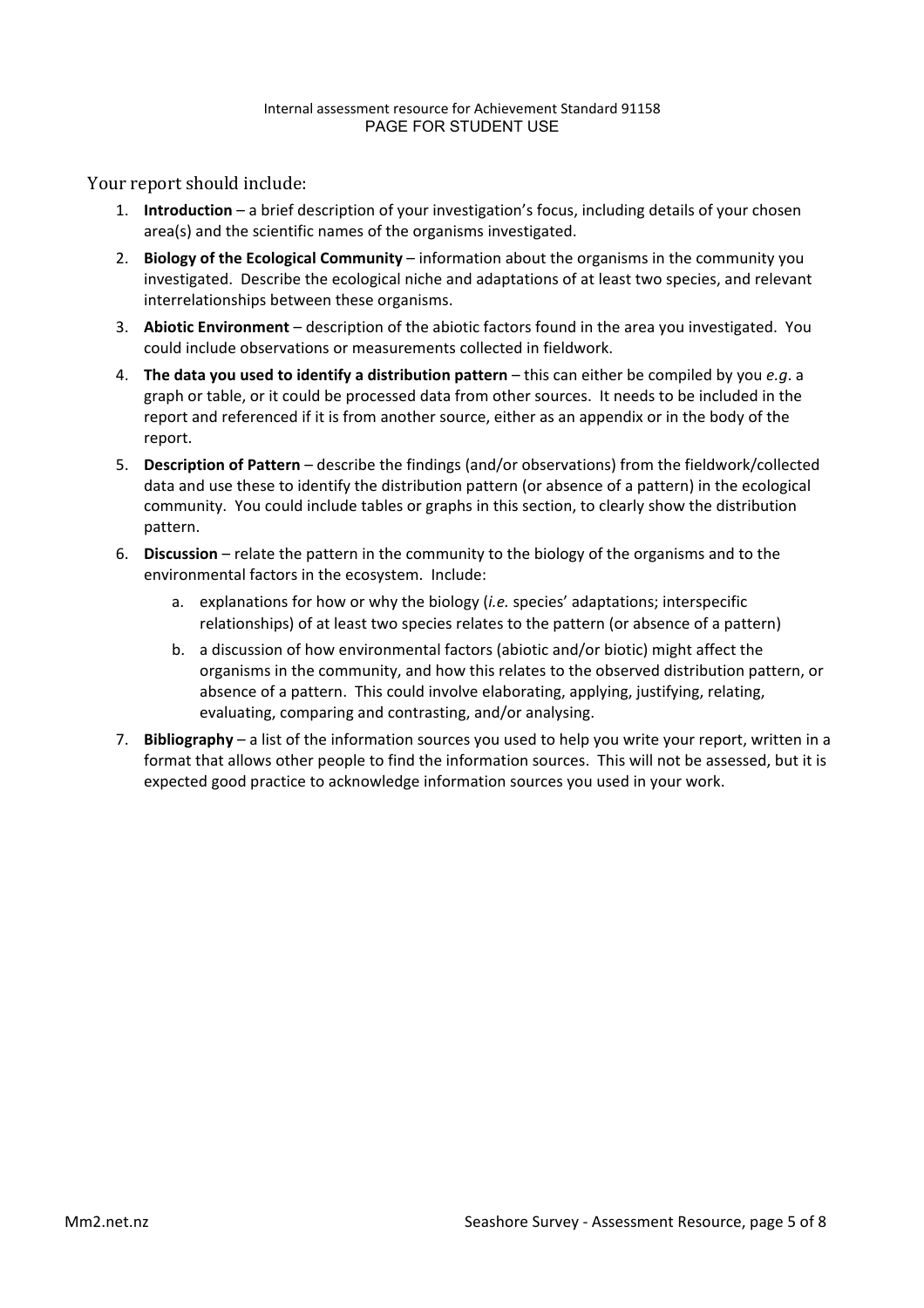# Assessment schedule: Biology 91158 Between the Tides

| <b>Evidence/Judgements for Achievement</b>                                                                                                                                                                                                                         | <b>Evidence/Judgements for Achievement with</b><br><b>Merit</b>                                                                                                                                                           | <b>Evidence/Judgements for Achievement with</b><br><b>Excellence</b>                                                                                                                                                                                   |
|--------------------------------------------------------------------------------------------------------------------------------------------------------------------------------------------------------------------------------------------------------------------|---------------------------------------------------------------------------------------------------------------------------------------------------------------------------------------------------------------------------|--------------------------------------------------------------------------------------------------------------------------------------------------------------------------------------------------------------------------------------------------------|
| The student is able to investigate a pattern in an<br>ecological community, with supervision.                                                                                                                                                                      | The student is able to investigate in-depth a<br>pattern in an ecological community, with<br>supervision.                                                                                                                 | The student is able to comprehensively investigate a<br>pattern in an ecological community, with supervision.                                                                                                                                          |
| The report includes evidence of:                                                                                                                                                                                                                                   | In addition to the evidence for Achievement, the<br>report also includes evidence of:                                                                                                                                     | In addition to the evidence for Achievement with<br>Merit, the report also includes evidence of:                                                                                                                                                       |
| Analysing, and interpreting information<br>$\circ$<br>about intertidal rocky shore communities.<br>Describing observations or findings, and<br>$\circ$<br>using those findings to identify the pattern<br>(or absence) in intertidal rocky shore<br>community. $1$ | Providing a reason to explain how or why<br>$\circ$<br>the biology of one of the chosen species<br>relates to the pattern (or absence), where<br>the biology refers to<br><b>BOTH</b><br>an adaptation <sup>4.</sup><br>O | Using biological concepts to comprehensively<br>Ő<br>explain the pattern shown in the community in<br>terms of both an environmental factor (abiotic or<br>biotic) and the biology of interrelated* organisms<br>of two different species <sup>6</sup> |
| Relating this pattern to one environmental<br>Ő<br>factor (abiotic or biotic). <sup>2.</sup>                                                                                                                                                                       | <b>AND</b>                                                                                                                                                                                                                |                                                                                                                                                                                                                                                        |
| Describing how the environmental factor<br>$\circ$<br>might affect two species within the<br>community. <sup>3.</sup>                                                                                                                                              | an interrelationship <sup>5</sup> with another species<br>O                                                                                                                                                               | *'i.e. interacting                                                                                                                                                                                                                                     |

*Note:* superscript numbers in italics refer to **some examples** of expected student responses for the above criteria that can be found on the following pages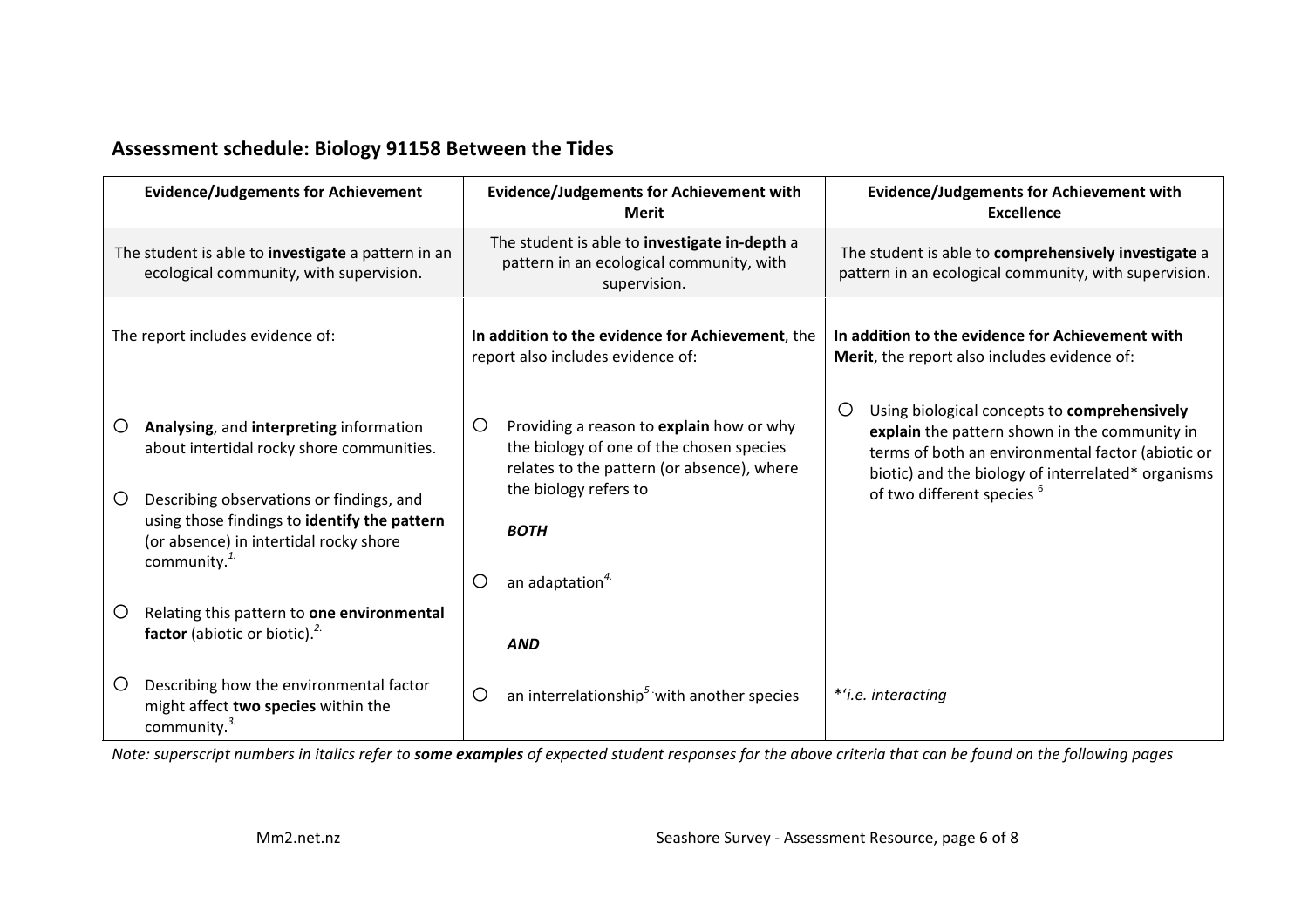Examples:

1. The data show that different species are found at different heights on the shore. For instance, *is* only found in the high shore *between* and m from the high water mark. Whereas **the is found lower** on the shore between and m from the HW mark.

The data collected show zonation of the intertidal *community* on the rocky shore where different species are distributed in zones at certain tidal heights on the shore.

2. Abiotic factors:

*An abiotic factor affecting the distribution of intertidal species and causing the zonation pattern in this community is...* 

*…the amount of aerial exposure/time spent*  submerged by seawater. The exposure time *increases* with height up the shore. This leads to *greater desiccation stress.*

*… the range of temperatures. The range increases*  with height *up* the shore. This leads to greater *heat stress…*

Biotic:

- *…is interspecific competition \_\_\_\_\_\_\_\_\_\_*
- *…is predation pressure from \_\_\_\_\_\_\_\_\_\_*

Examples:

4. Barnacles are able to live in the upper shore *because they are adapted to tolerate long periods of exposure to air e.g. they have tightly* fitting shells that close and seal in a small amount of seawater as the tide falls. This *prevents desiccation and allows them to continue to respire when they are uncovered by the falling tide.*

Shore crabs are able to live in the upper shore *because they are adapted to tolerate long periods of aerial exposure when the tide uncovers them. They…*

*…are flattened so that they can squeeze into shaded, humid crevices beneath rocks and stones (structural)*

*…produce a waxy coating on their shell surface*  that reduces water loss across their body surface *(physiological)*

*…can tolerate a wide range of temperature changes by producing heat-shock proteins during periods of heat stress (physiological)*

*…have a timing sense that enables them to*  anticipate the rise and fall of the tide, so that *they can seek shelter beneath rocks shortly before the tide goes out (behavioural)* 

5. Barnacles are restricted to the zone between and m in the upper shore as they are *outcompeted for space on the rocks by in the lower shore.* 

Examples:

6. The main abiotic factor causing the zonation pattern is *aerial exposure time. As aerial exposure time increases,* salinity and temperature ranges increase, tissue pH and *dissolved oxygen decreases, carbon dioxide increases,*  desiccation stress increases, and time for feeding and *seawater gas exchange decreases.*

*Marine animals need to be submerged to be able to carry* out key life processes e.g. feeding, gas exchange and *reproduction.* The different periods of exposure to air at different shore levels have led to zonation in the *intertidal community.* 

Species that can tolerate long periods of exposure to the air exist mainly in the high shore where they spend more *time* exposed to the air e.g. \_\_\_\_\_\_\_\_\_\_\_\_\_\_\_\_\_\_\_. Less *tolerant species such as*  $\qquad \qquad$  exist mainly *in the lower shore zone where they spend less time exposed to the air.*

*Species in the zones higher up the shore (e.g. limpets, acorn barnacles, snakeskin chitons, periwinkles, topshells, common shore crabs)* have developed adaptations that *allow them to survive when exposed to the air for long periods where the risk of desiccation/heat stress/osmotic*  stress/predation by shore birds is greater : such as....

*Tolerance to a limiting abiotic factor usually determines a* species' upper distribution limit, whereas the lower distribution limit of a species zone is usually determined *by biotic factors such as interspecific competition and/or predation.*

Gause's principle states that no species can occupy the same ecological niche for long, because they will be in *competition with each other for resources such as light,* space on the substrate and food. Each species has

3. *(Species A)* is found in the upper shore and so

Mm2.net.nz and the season of the Seashore Survey - Assessment Resource, page 7 of 8